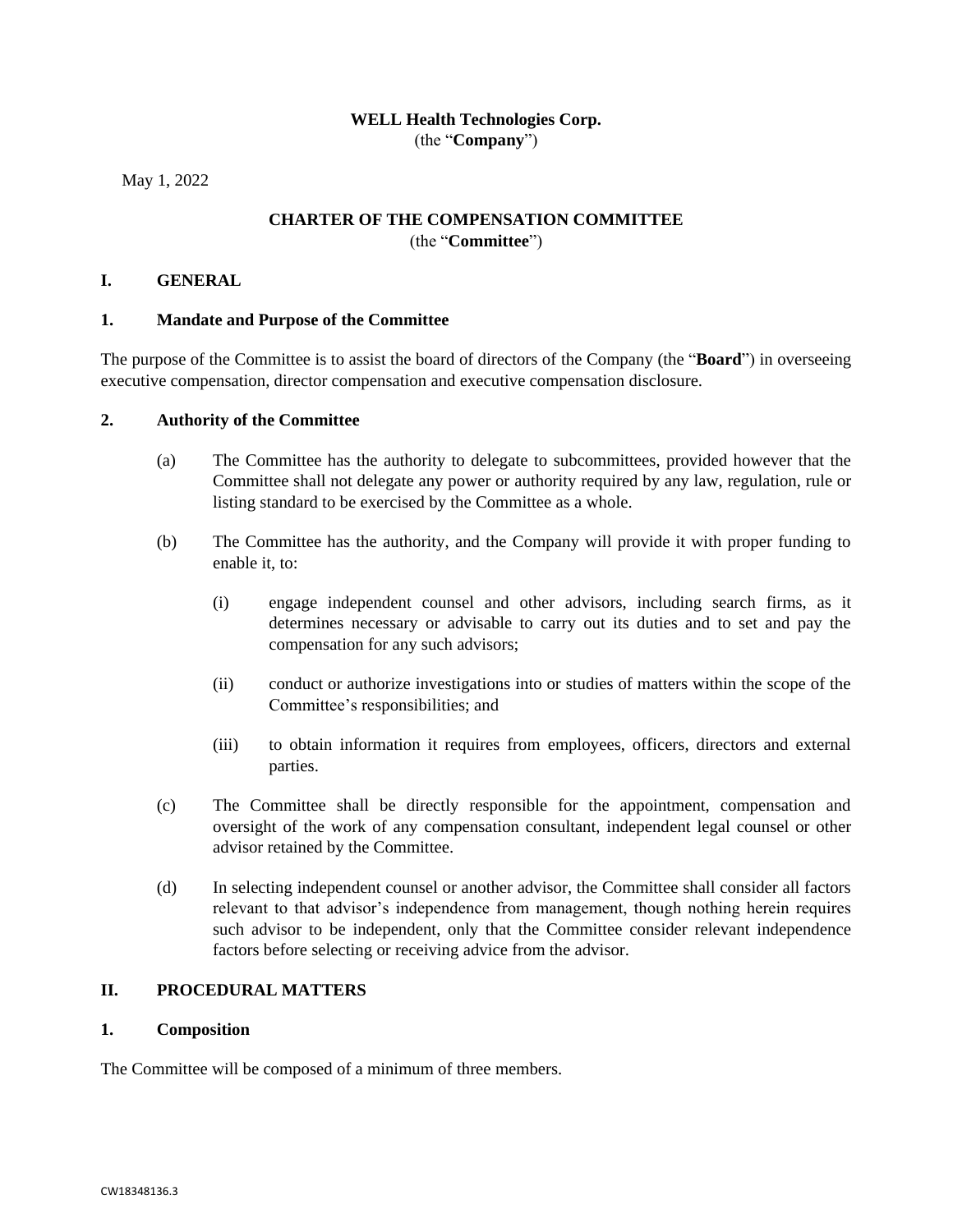### **2. Member Qualifications**

- (a) Every Committee member must be a director of the Company.
- (b) Every Committee member must be qualified to serve on the Committee pursuant to the requirements of any applicable law, regulation, rule or listing standard, including being "independent" as such term is defined by applicable laws, regulations, rules and listing standards. In this charter, the term "independent" includes the meanings given to similar terms by applicable laws, regulations, rule and listing standard to the extent applicable to the Company, including the terms "non‐executive", "outside" and "unrelated."

### **3. Member Appointment and Removal**

Committee members will be appointed by the Board. The members of the Committee will be appointed promptly after each annual shareholders' meeting and will hold office until a successor is appointed, they are removed by the Board, or they cease to be directors of the Company.

Where a vacancy occurs at any time in the membership of the Committee, it may be filled by the Board on the recommendation of the Committee and will be filled by the Board if the membership of the Committee falls below three directors.

### **4. Committee Structure and Operations**

### (a) **Chair**

The Board will appoint one Committee member to act as its chair (the "**Chair**"), provided that if the Board does not so designate a Chair, the Committee, by a majority vote, may designate a Chair. The Chair may be removed at any time at the discretion of the Board. The incumbent Chair will continue in office until a successor is appointed or he or she is removed by the Board or ceases to be a director of the Company. If the Chair is absent from a meeting, the Committee will, by majority vote, select another Committee member to preside at that meeting.

#### (b) **Meetings**

The Chair will be responsible for developing and setting the agenda for Committee meetings and determining the time, place and frequency of Committee meetings, provided that any two members of the Committee may call a Committee meeting.

#### (c) **Notice**

Notice of the time and place of every Committee meeting will be given verbally or in writing to each member of the Committee and at least 24 hours prior to the time fixed for such meeting.

#### (d) **Quorum**

A majority of the Committee constitutes a quorum. No business may be transacted by the Committee except by resolution in writing signed by all the Committee members or at a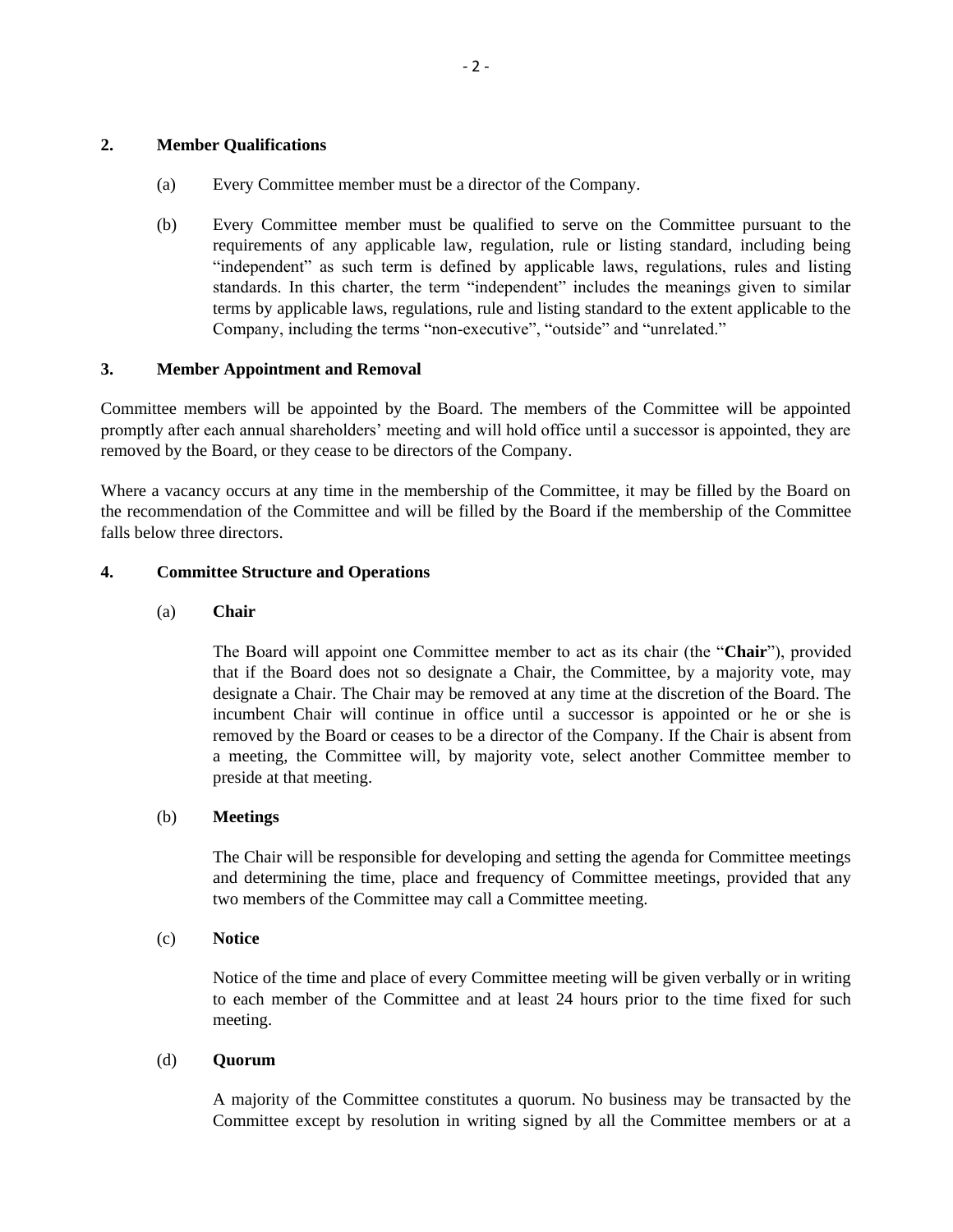Committee meeting at which a quorum of the Committee is present in person or by means of such telephonic, electronic or other communication facilities as permit all persons participating in the meeting to communicate with each other simultaneously and instantaneously. At Committee meetings, Committee actions shall require approval of a majority of Committee members.

# (e) **Attendees**

The Committee may invite any directors, officers and employees of the Company and any advisors as it sees fit from time to time to attend Committee meetings (or any part thereof) and assist in the discussion and consideration of matters relating to the Committee, provided that the CEO of the Company may not be present during any portion of a Committee meeting in which any deliberation or vote regarding his or her compensation occurs. The Committee will meet in camera at each meeting.

# (f) **Secretary**

The Committee will appoint a secretary to the Committee who need not be a director or officer of the Company.

# (g) **Records**

Minutes of Committee meetings will be recorded and maintained by the Committee's secretary and will be presented to the Chair for review and approval.

## **5. Committee and Charter Review**

The Committee will review annually and assess its performance, effectiveness and contribution, including an evaluation of whether this Charter appropriately addresses the matters that are and should be within its scope. The Committee shall conduct such review and assessment in such manner as it deems appropriate and report the results thereof to the Board, including any recommended changes to this Charter and to the Company's policies and procedures.

## **6. Reporting to the Board**

The Committee will report to the Board in a timely manner with respect to each of its meetings. This report may take the form of circulating copies of the minutes of each meeting held.

## **III. RESPONSIBILITIES**

## **1. General**

In addition to such other duties and responsibilities as may from time to time be expressly assigned to the Committee by the Board, the Committee is responsible for:

- (a) the Company's overall compensation philosophy;
- (b) overseeing matters related to executive and director compensation;
- (c) reviewing and, as appropriate, pre-approving employee compensation arrangements in excess of specific thresholds to be established by the Committee from time to time; and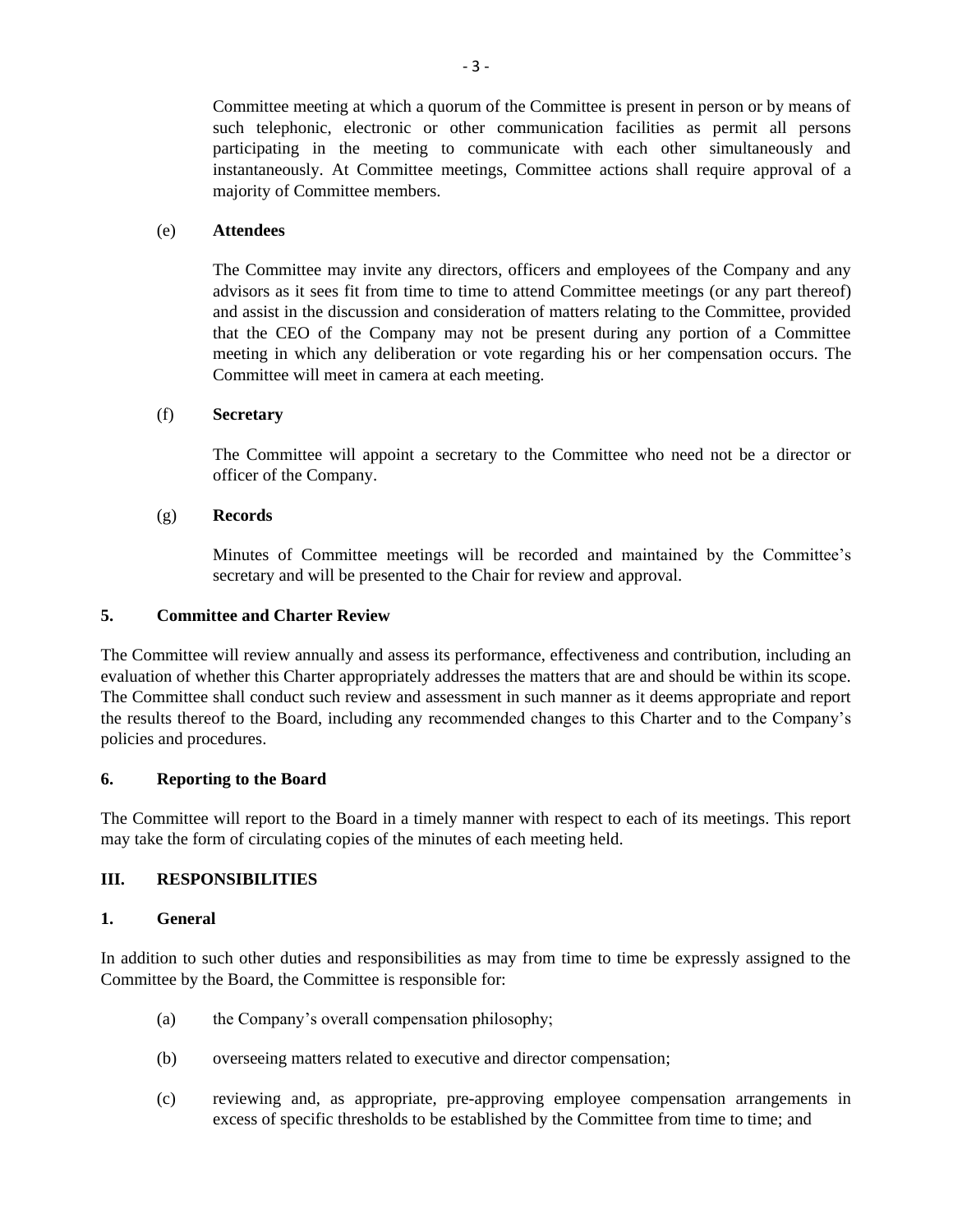(d) reviewing executive compensation disclosure before the Company publicly discloses this information.

## **2. Executive Compensation**

The Committee is responsible for:

- (a) reviewing at least annually the goals and objectives of the Company's executive compensation plans and amending, or recommending that the Board amend, these goals and objectives if the Committee deems appropriate;
- (b) having regard to the Company's goals and objectives with respect to executive compensation plans, reviewing at least annually such plans and amending existing plans or adopting new plans, or recommending that the Board do so, if the Committee deems appropriate;
- (c) having regard to the goals and objectives established by the Board, evaluating at least annually the CEO's performance and, based on such evaluation, determining and recommending the CEO's annual compensation, including, as appropriate, salary, bonus, incentive and equity compensation and discussing the CEO's compensation with the Board if it deems appropriate;
- (d) reviewing at least annually the evaluation process and compensation structure for the Company's executive officers and making recommendations to the Board with respect to the compensation of such officers, including, as appropriate, salary, bonus, incentive and equity compensation;
- (e) assessing annually the competitiveness and appropriateness of the Company's policies relating to the compensation of executive officers;
- (f) reviewing and, if appropriate, recommending to the Board the approval of, any adoption, amendment and termination of the Company's incentive and equity-based compensation plans and overseeing their administration, including discharging any duties imposed on the Board by any of those plans to the extent such duties may be delegated to the Committee;
- (g) reviewing and, if appropriate, recommending to the Board the approval of, any grant of equity awards under the Company's equity compensation plans to executive management, as recommended by executive management from time to time; and
- (h) to the extent the Committee deems appropriate, overseeing the selection of any peer group used in determining compensation or any element of compensation.

## **3. Bonuses and Grants**

Annual Bonuses and Grants pursuant to the equity compensation plans shall be performance based. Performance shall be measured through advances in achieving and furthering the Company's corporate and business objectives.

In establishing compensation packages for executive officers, the Committee shall seek to accomplish the following goals: